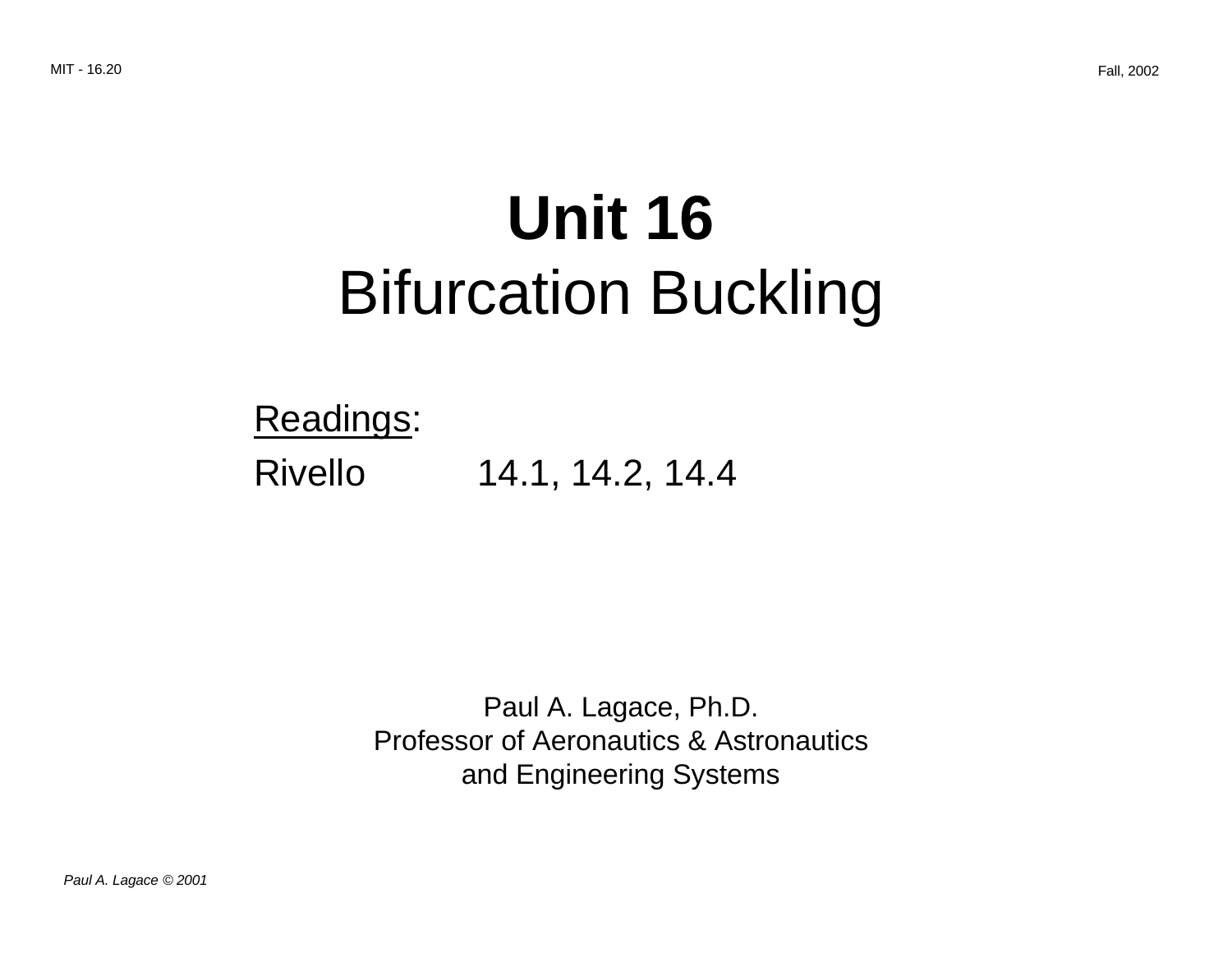# **V. Stability and Buckling**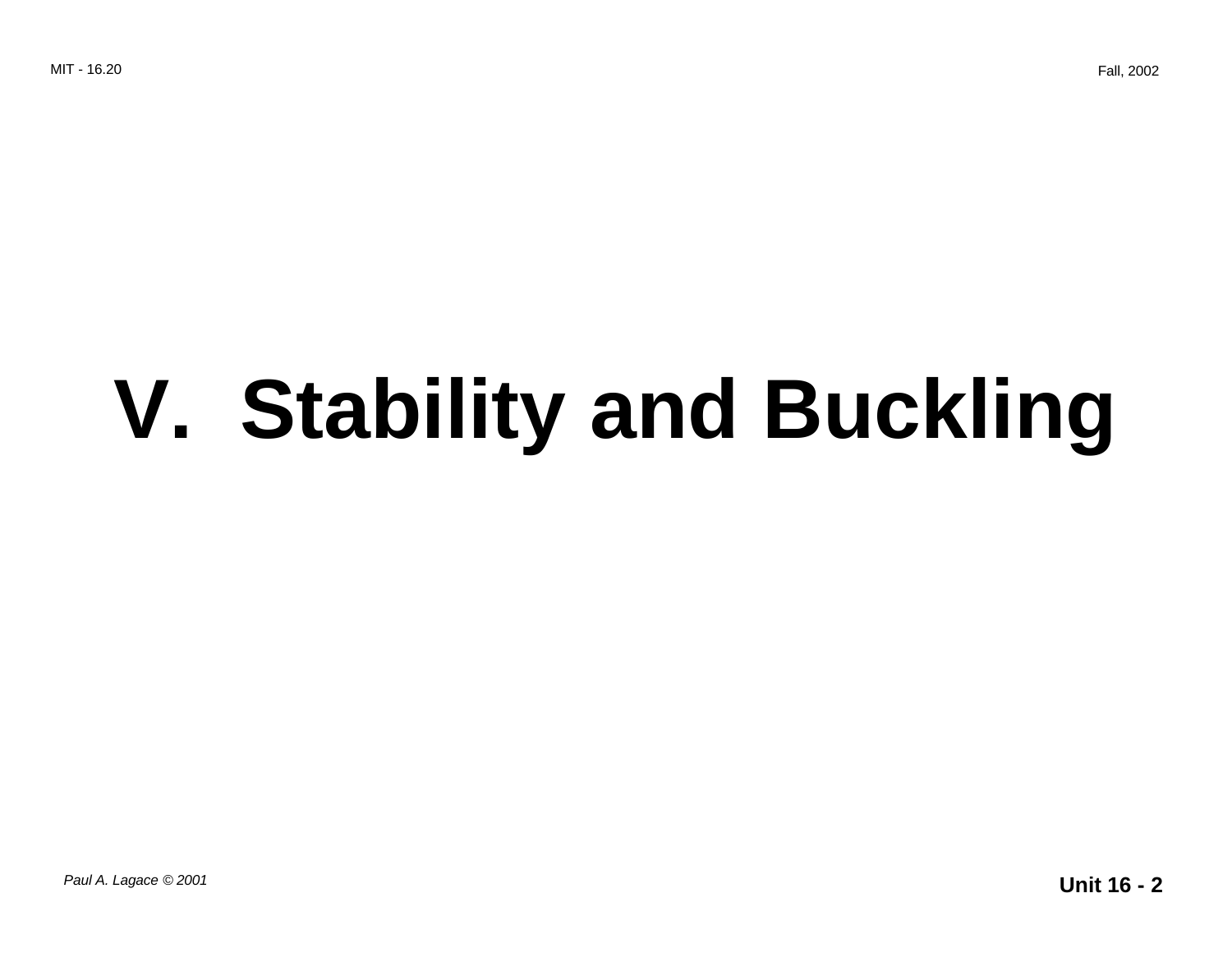Now consider the case of compressive loads and the instability they can cause. Consider only static instabilities (static loading as opposed to dynamic loading [e.g., flutter])

From Unified, defined instability via:

"A system becomes unstable when a negative stiffness overcomes the natural stiffness of the structure."

> (Physically, the more you push, it gives more and builds on itself)

Review some of the mathematical concepts. Limit initial discussions to columns.

Generally, there are two types of buckling/instability

- Bifurcation buckling
- Snap-through buckling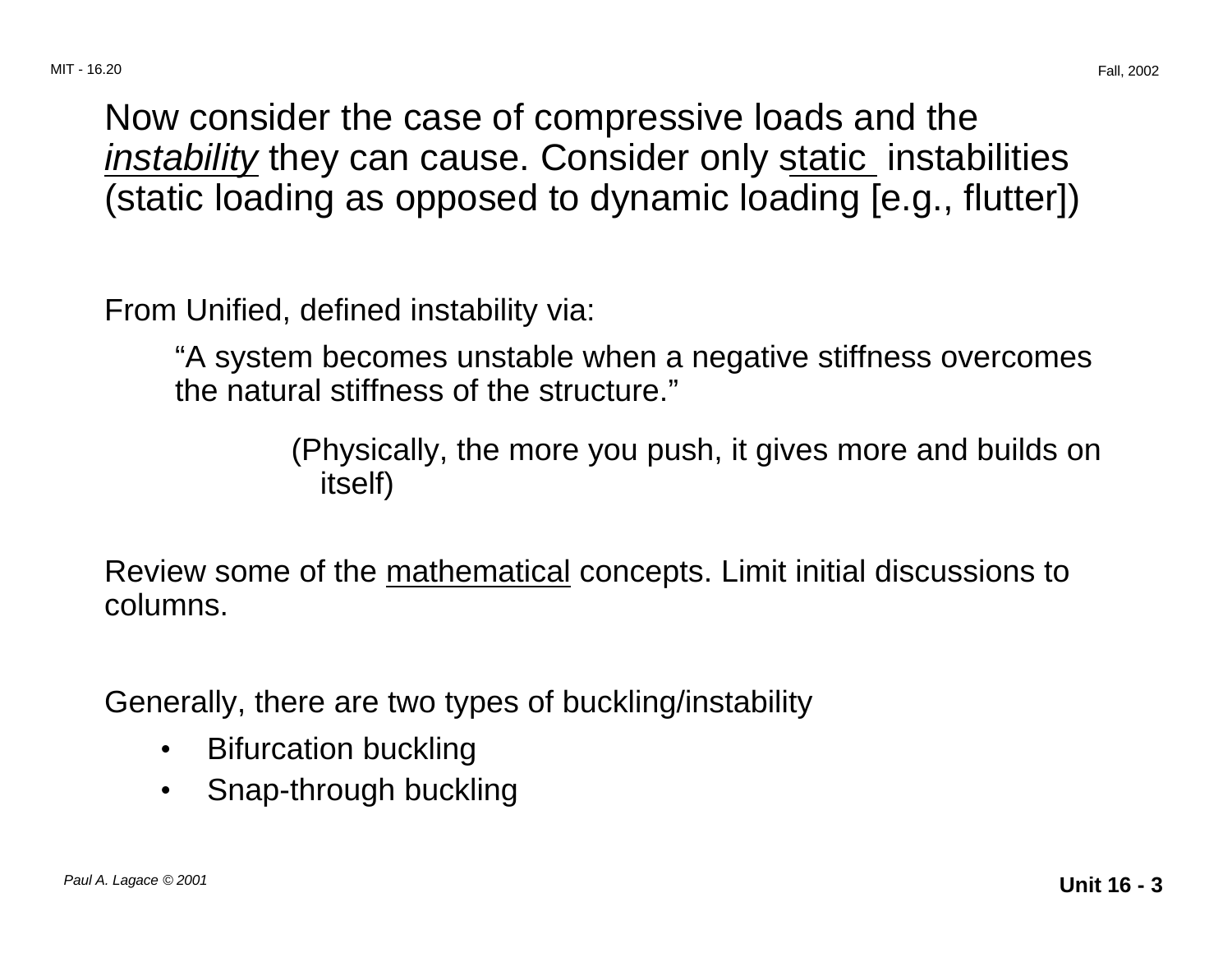#### **Bifurcation Buckling**

There are two (or more) equilibrium solutions (thus the solution path "bifurcates")

from Unified…

#### **Figure 16.1 Representation of initially straight column under compressive load**

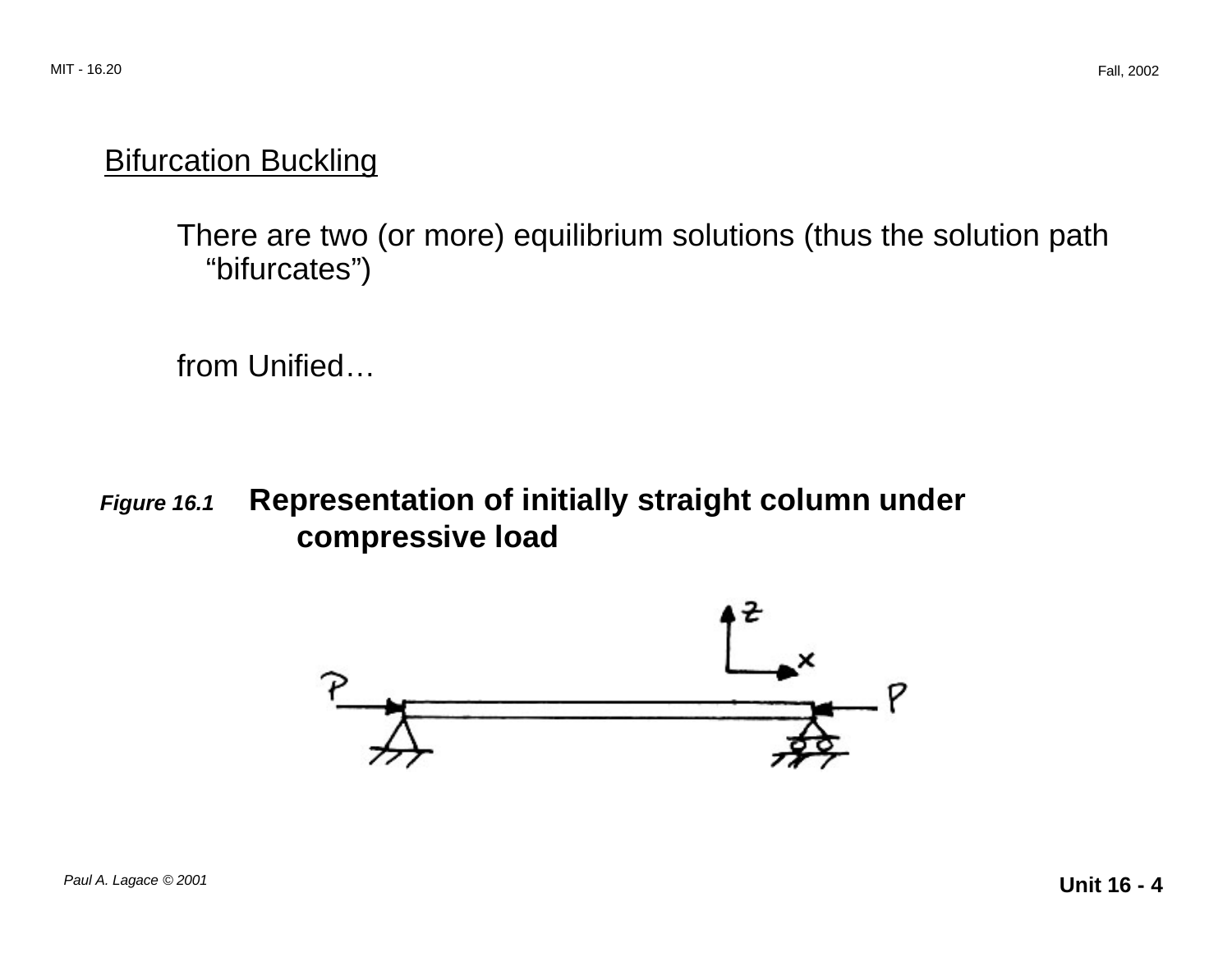#### **Figure 16.2 Basic load-deflection behavior of initially straight column under compressive load**



Note: Bifurcation is a *mathematical* concept. The manifestations in an actual system are altered due to physical realities/imperfections. Sometimes these differences can be very important.

(first continue with ideal case…)

 $Perfect$   $\overline{)}$  ABC - Equilibrium position, but unstable  $behavior$  BD - Equilibrium position

> There are also other equilibrium positions Imperfections cause the actual behavior to only follow this as asymptotes (will see later)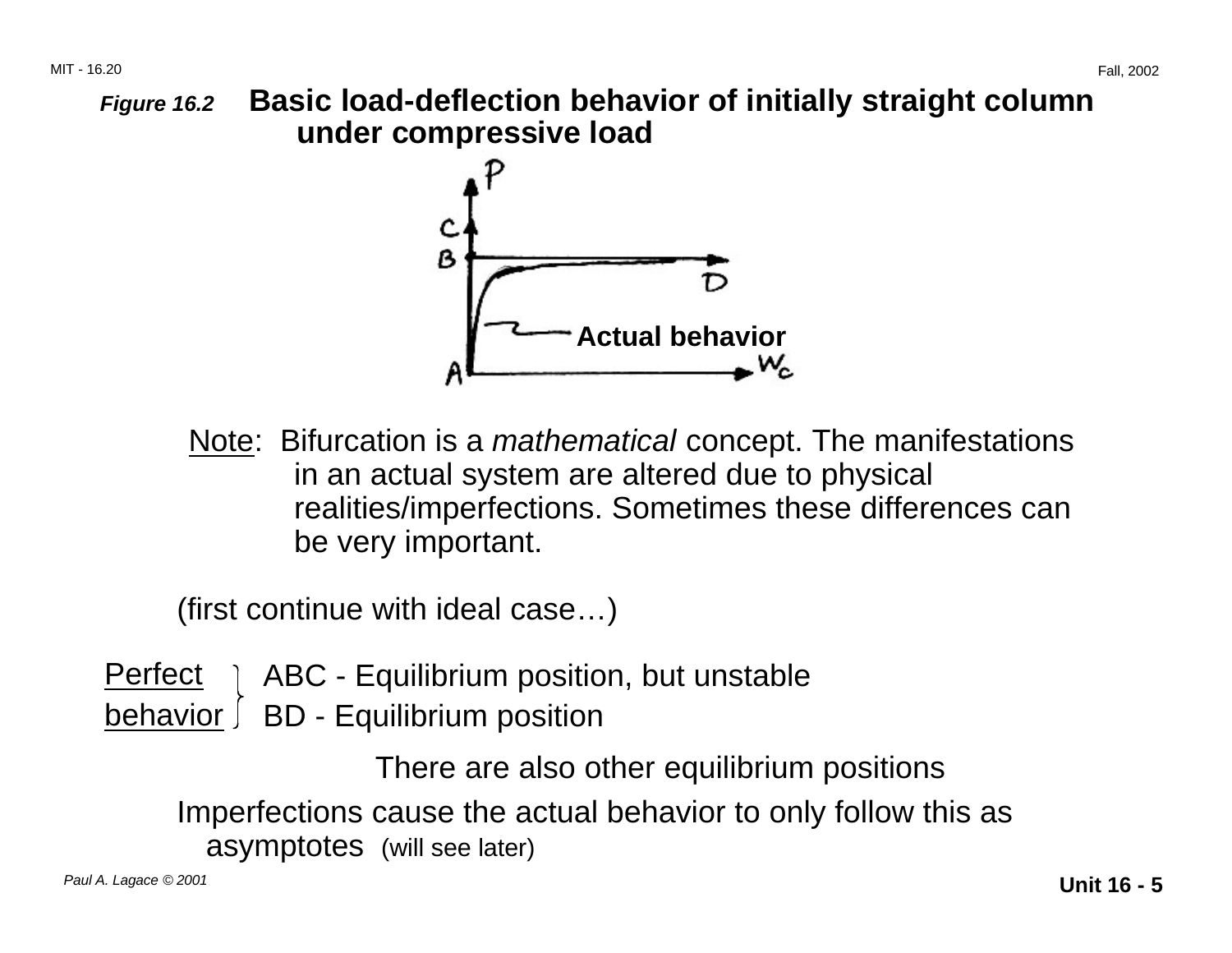#### Snap-Though Buckling

**Figure 16.3 Representation of column with curvature (shallow arch) with load applied perpendicular to column** 



**Figure 16.4 Basic load-deflection behavior of shallow arch with transverse load** 



Thus, there are nonlinear load-deflection curves in this behavior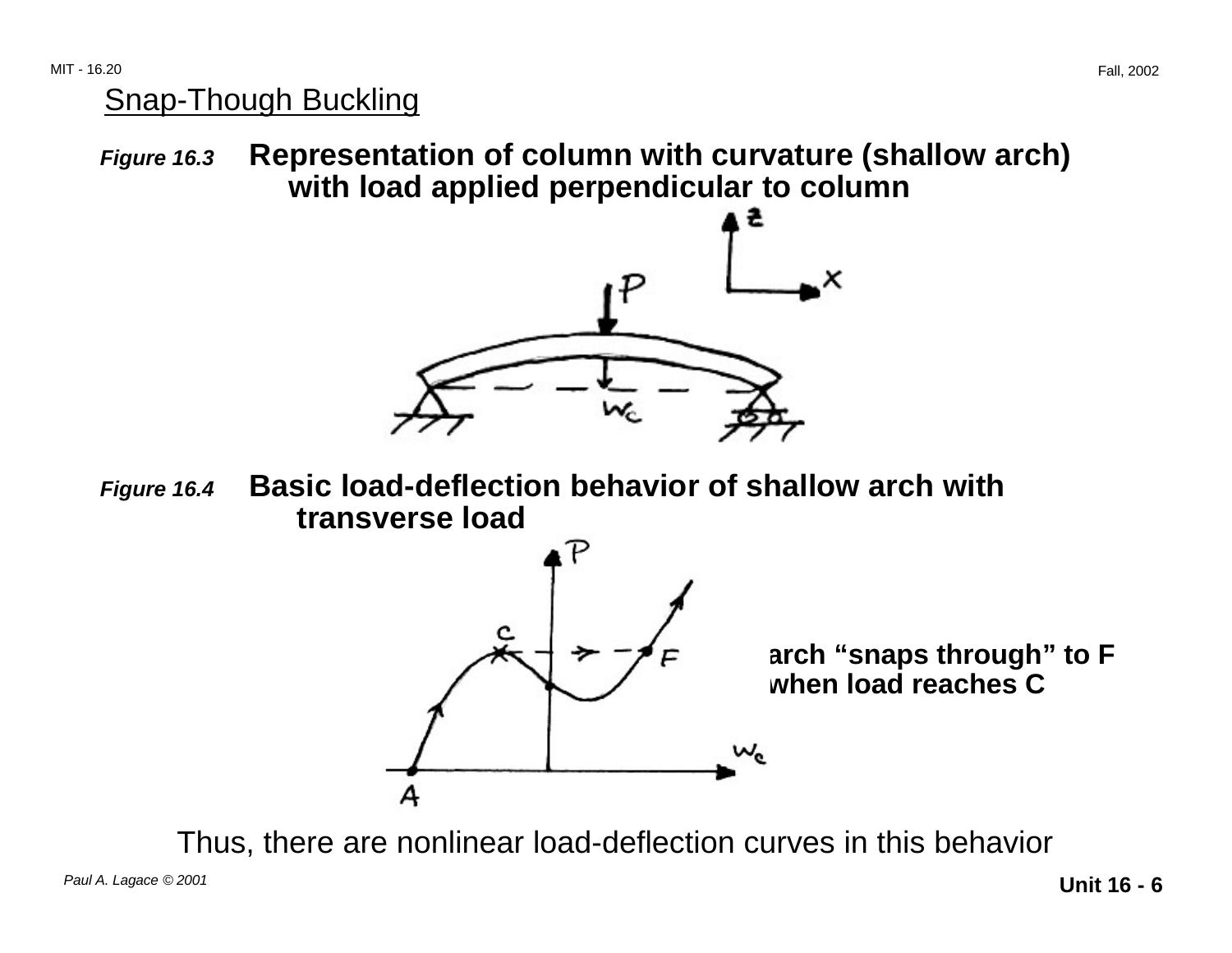MIT - 16.20 Fall, 2002

For "deeper" arches, antisymetric behavior is possible

**Figure 16.5 Representation of antisymetric buckling of deeper arch under transverse load** 

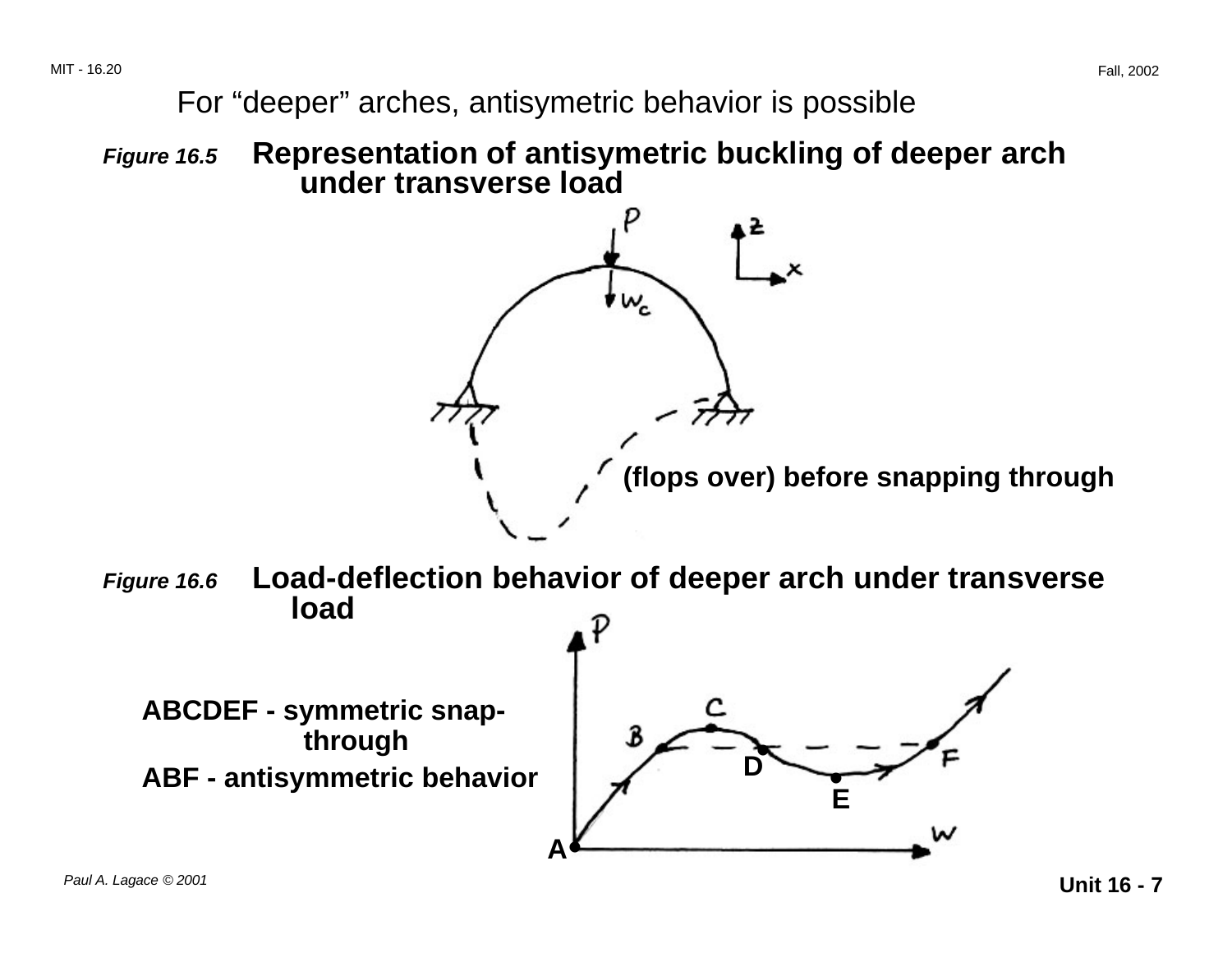Will deal mainly with…

## Bifurcation Buckling

First consider the "perfect" case: uniform column under end load. First look at the simply-supported case…column is initially straight

- Load is applied along axis of beam
- "Perfect" column  $\Rightarrow$  only axial shortening occurs (before instability), i.e., no bending

#### **Figure 16.7 Simply-supported column under end compressive load**

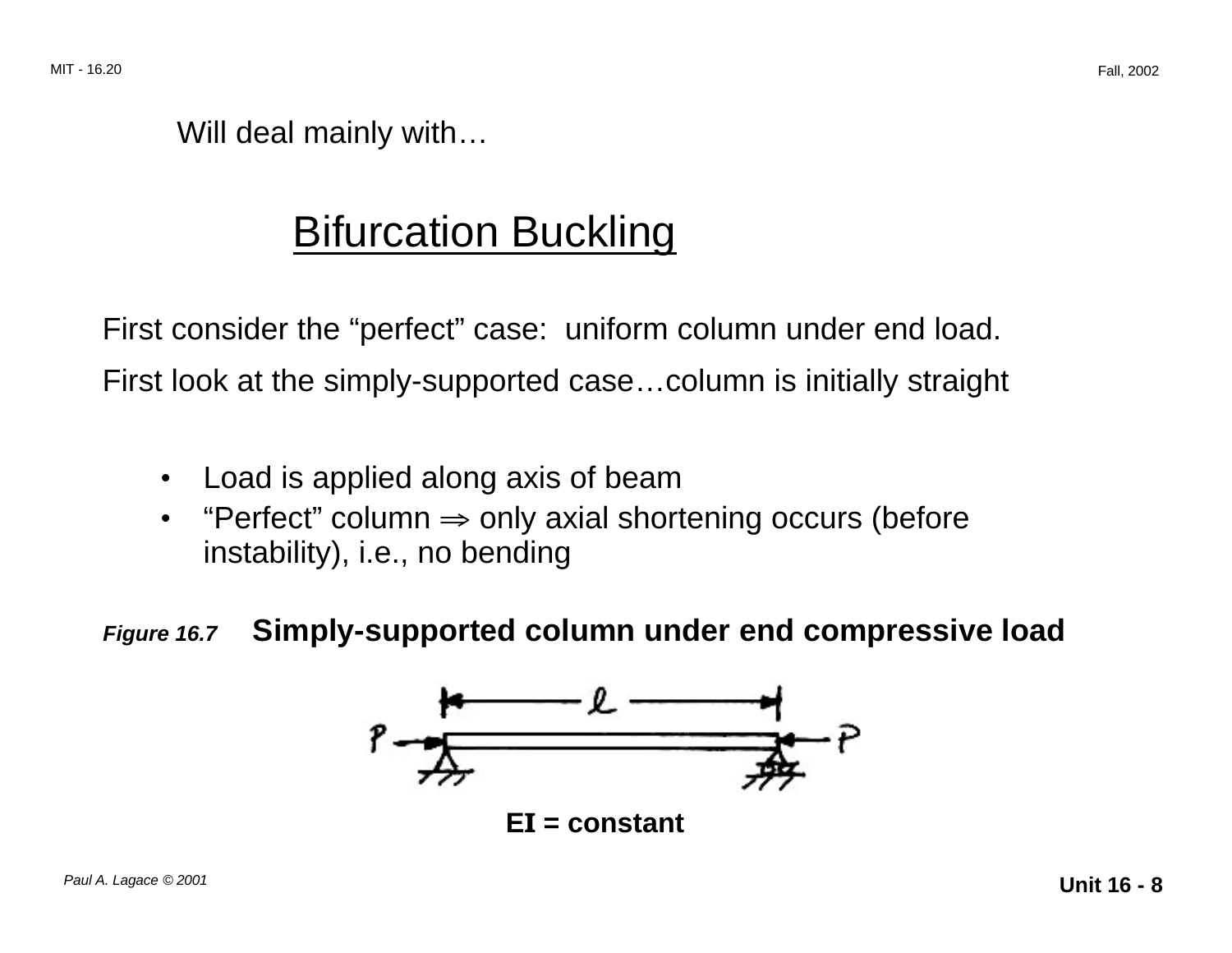Recall the governing equation:

$$
EI\frac{d^4w}{dx^4} + P\frac{d^2w}{dx^2} = 0
$$

--> Notice that P does not enter into the equation on the right hand side (making the differential equation homogenous), but enters as a coefficient of a linear differential term

This is an eigenvalue problem. Let:

$$
w = e^{\lambda x}
$$

this gives:

$$
\lambda^4 + \frac{P}{EI} \lambda^2 = 0
$$
  
\n
$$
\Rightarrow \lambda = \pm \sqrt{\frac{P}{EI}} i \quad \underset{\text{repe}}{\underbrace{0,0}}
$$

repeated roots  $\Rightarrow$  need to look for more solutions

End up with the following general homogenous solution:

$$
w = A \sin \sqrt{\frac{P}{EI}} x + B \cos \sqrt{\frac{P}{EI}} x + C + Dx
$$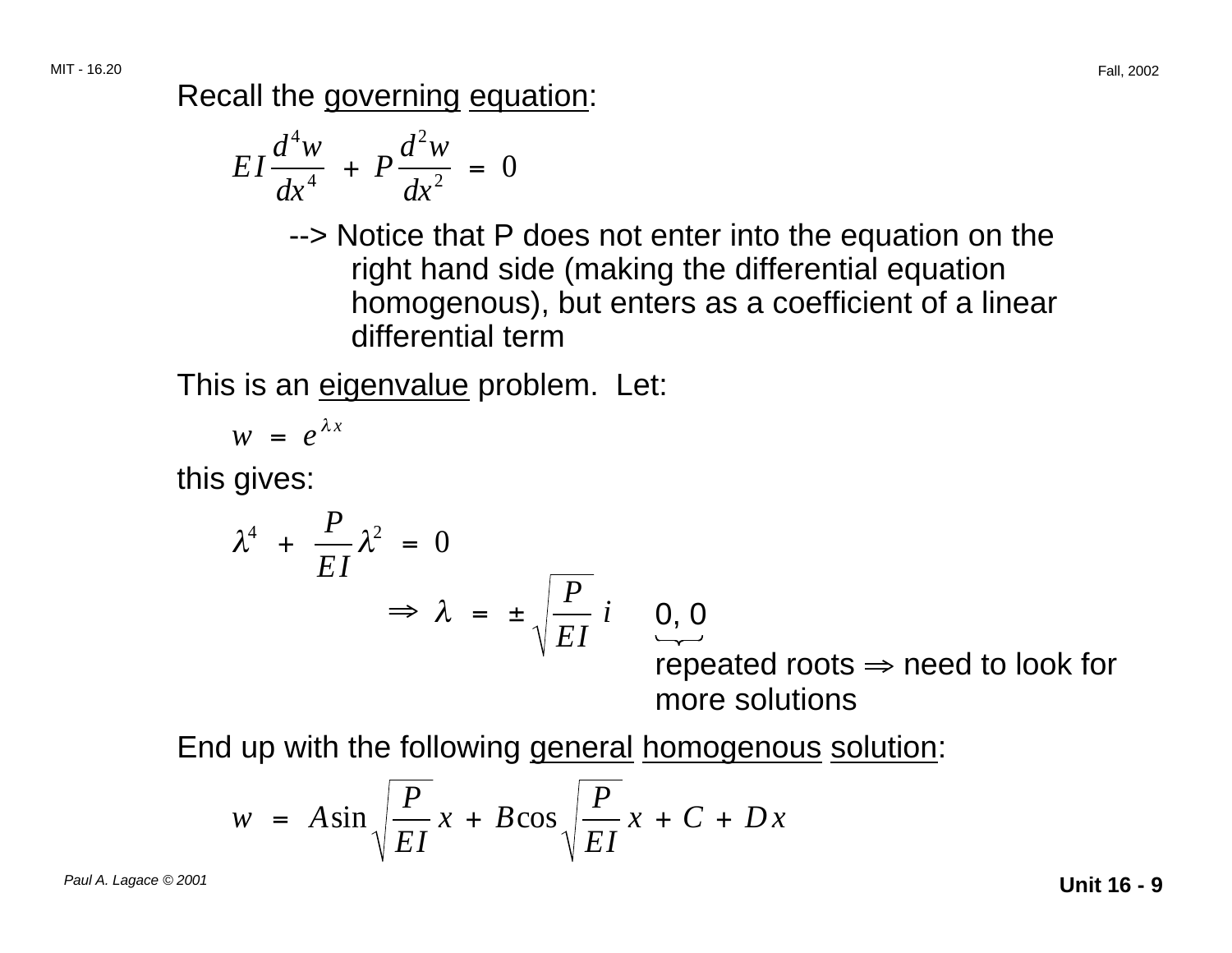where the constants A, B, C, D are determined by using the Boundary Conditions

For the simply-supported case, boundary conditions are:

$$
\begin{aligned}\n\textcircled{a} \quad \mathbf{x} &= 0 \quad \begin{cases}\n\mathbf{w} &= 0 \\
M &= E I \frac{d^2 w}{dx^2} = 0\n\end{cases} \\
\textcircled{a} \quad \mathbf{x} &= \ell \quad \begin{cases}\n\mathbf{w} &= 0 \\
M &= 0\n\end{cases}\n\end{aligned}
$$

From:

$$
w(x = 0) = 0 \Rightarrow B + C = 0
$$
  
\n
$$
M(x = 0) = 0 \Rightarrow -EI\frac{P}{EI}B = 0
$$
  
\n
$$
w(x = l) = 0 \Rightarrow A\sin\sqrt{\frac{P}{EI}}l + Dl = 0
$$
  
\n
$$
M(x = l) = 0 \Rightarrow -EI\frac{P}{EI}A\sin\sqrt{\frac{P}{EI}}l = 0
$$
  
\n
$$
D = 0
$$

Paul A. Lagace © 2001 **Unit 16 - 10**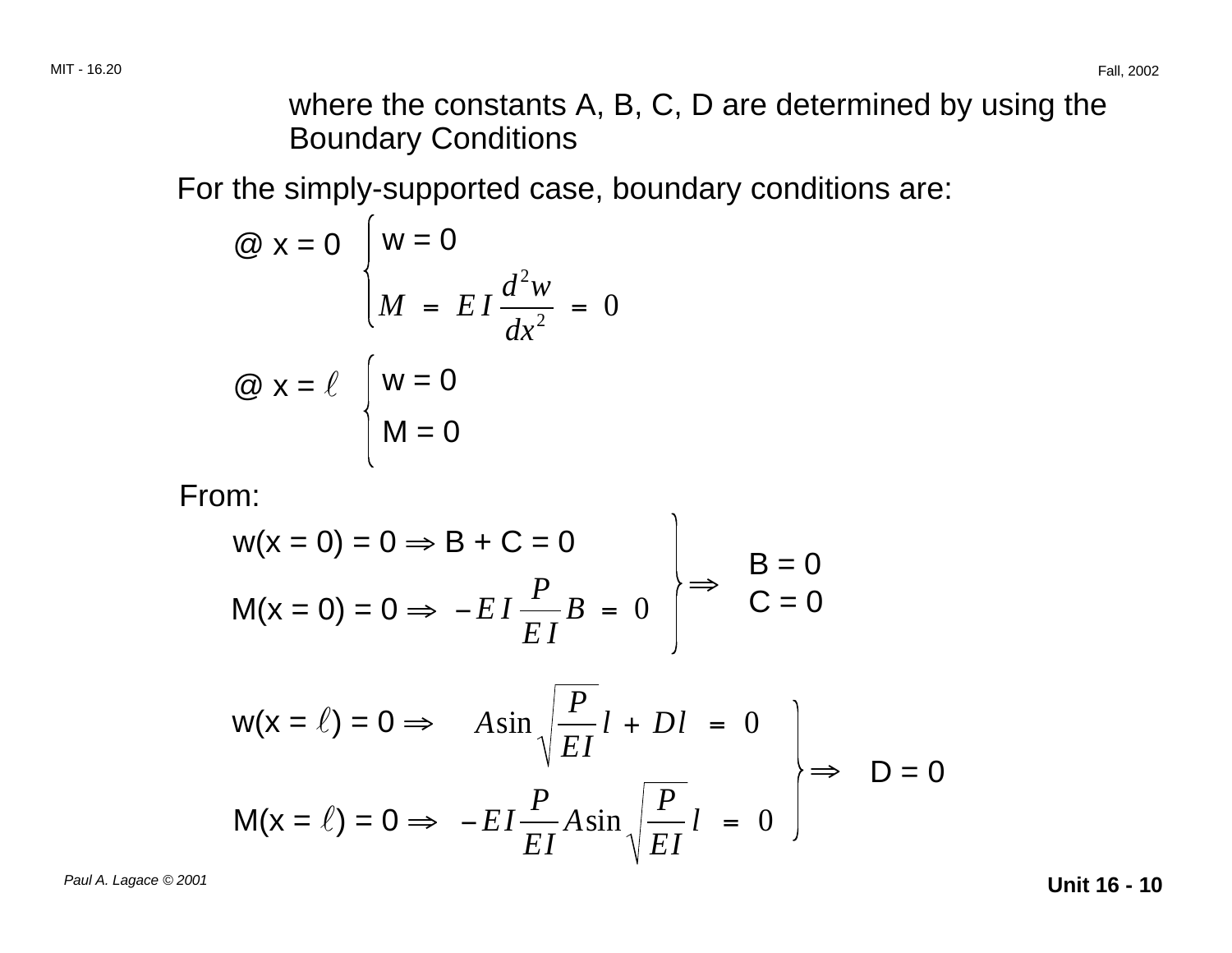and can see that:

$$
AP\sin\sqrt{\frac{P}{EI}}l = 0
$$

This occurs if:

•  $P = 0$  (not interesting)

• 
$$
A = 0
$$
 (trivial solution,  $w = 0$ )

• 
$$
\sin \sqrt{\frac{P}{EI}} l = 0
$$
  
\n $\Rightarrow \sqrt{\frac{P}{EI}} l = n\pi$ 

Thus, the critical load is:

$$
P = \frac{n^2 \pi^2 EI}{l^2}
$$

associated with each is a shape (mode)

$$
w = A \sin \frac{n \pi x}{l}
$$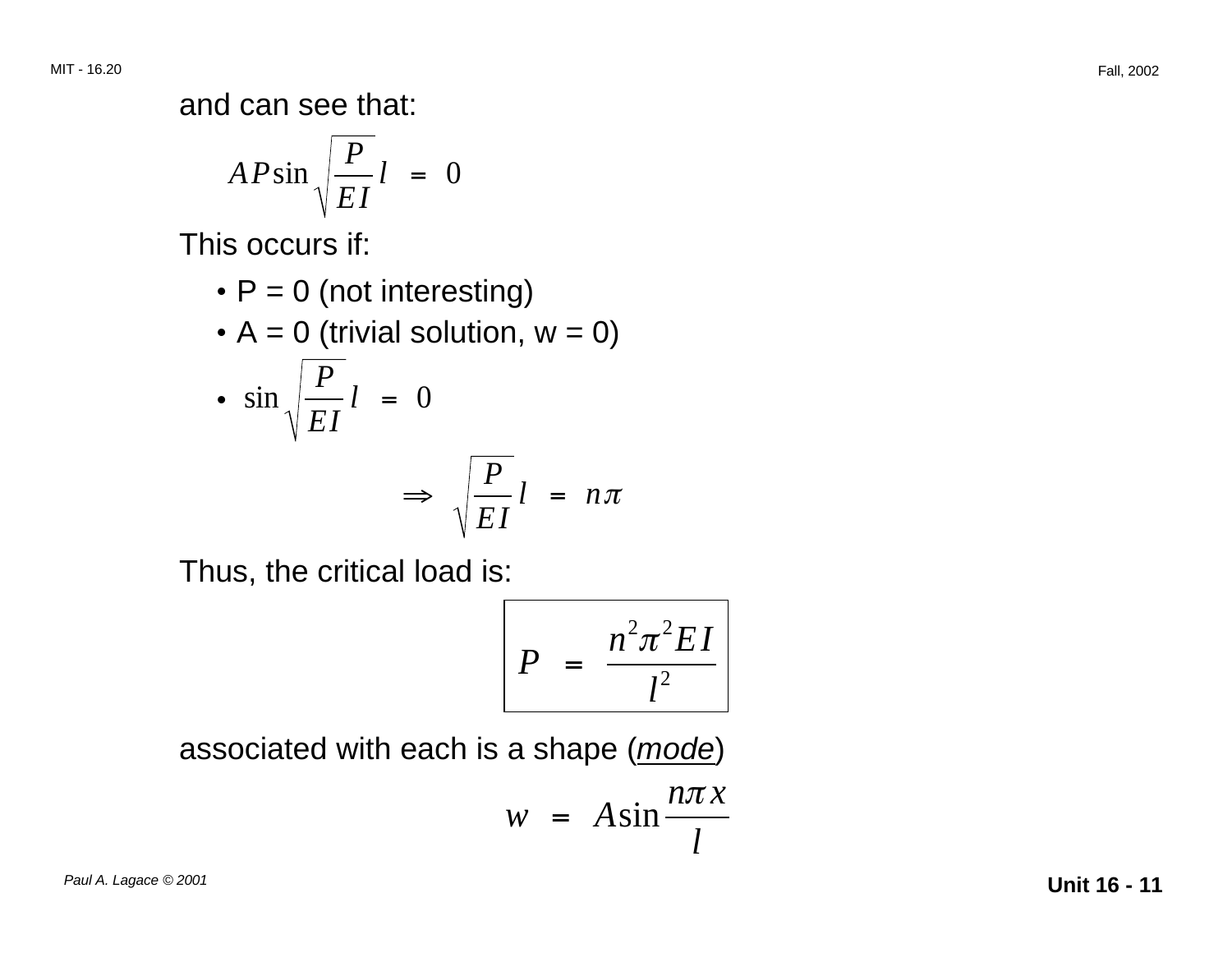A is still undefined (instability  $\Rightarrow$  w -->  $\infty$ )

So have buckling loads and associated mode shapes

**Figure 16.8 Representation of buckling loads and modes for simplysupported columns** 



The lowest value is the one where buckling occurs:

$$
P_{cr} = \frac{\pi^2 EI}{l^2}
$$
 Euler buckling load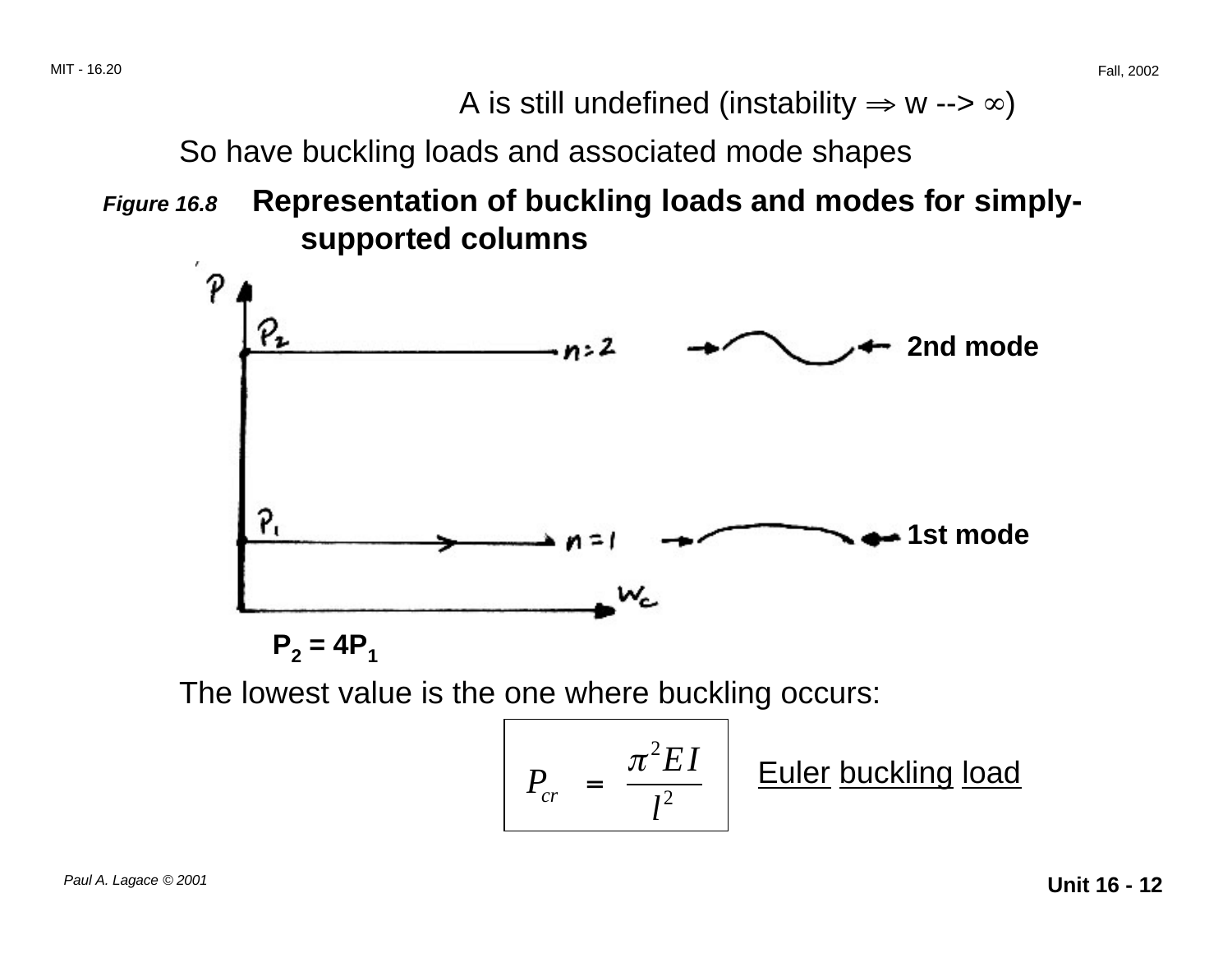The higher loads can be reached if the column is "artificially restrained" at lower bifurcation points.

#### **Other Boundary Conditions**

There are 3 (/4) allowable boundary conditions for w (need two on each end) which are <u>homogeneous</u> ( $\Rightarrow$  ... = 0)

 $w = 0$ • Simply-supported (pinned)  $M = EI \frac{d^2w}{dx^2} = 0$  $dx^2$  $w = 0$ Fixed end (clamped) = 0 *dx*   $M = EI \frac{d^2w}{dx^2} = 0$  $dx^2$ • Free end  $S = \frac{d}{dx} \left( EI \frac{d^2 w}{dx^2} \right) = 0$  $\mathsf{S}=\mathsf{0}$  . • Sliding *dw*  = 0 *dx*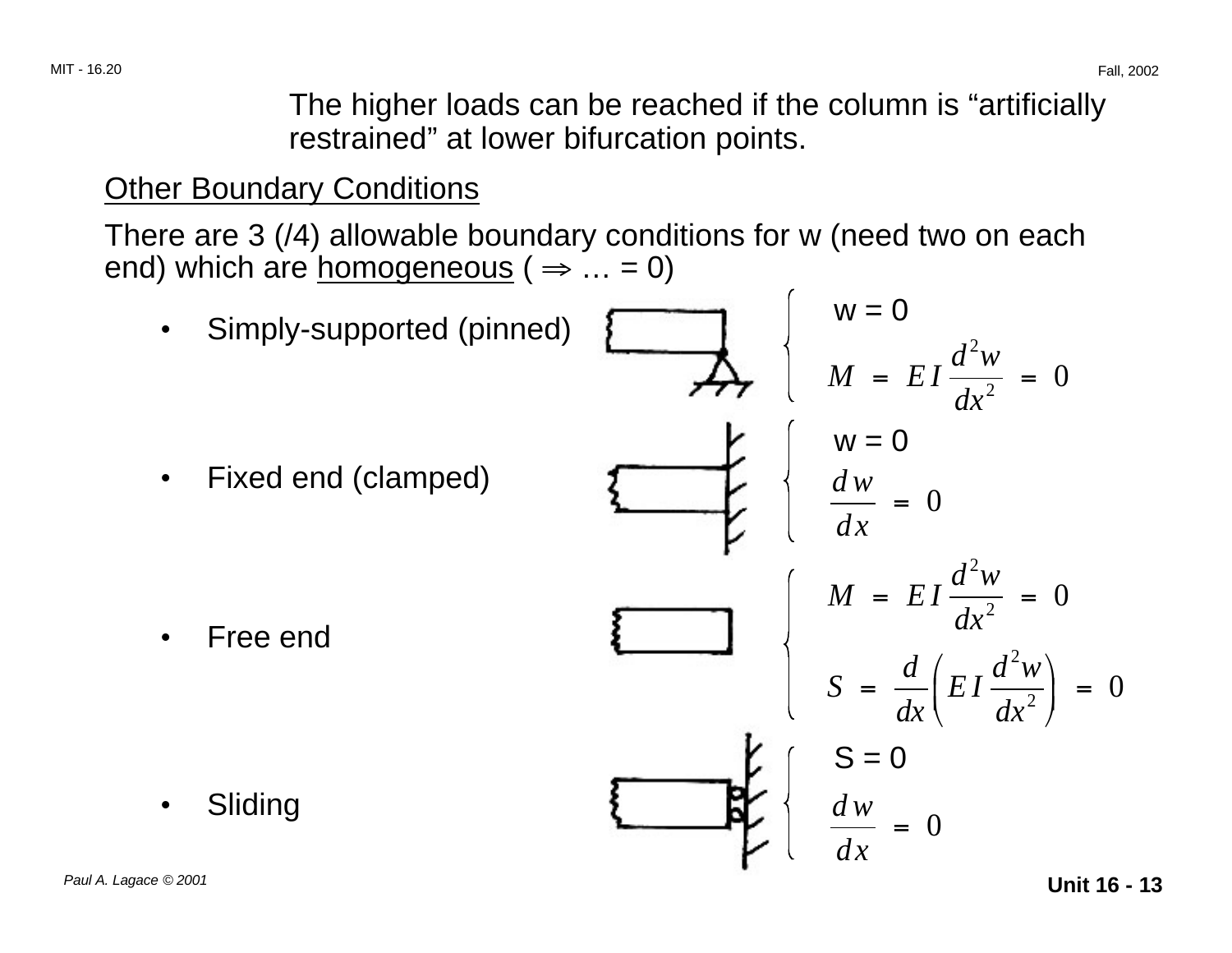There are others of these that are homogeneous and inhomogeneous Boundary Conditions

#### Examples:

Free end with an axial load



Vertical spring



$$
M = 0
$$

$$
S = k_f w
$$

• Torsional spring  $w = 0$  $M = -k_T \frac{dw}{dx}$ 

Solution Procedure for  $P_{cr}$ :

- • Use boundary conditions to get four equations in four unknowns (the constants A, B, C, D)
- Solve this set of equations to find non-trivial value of P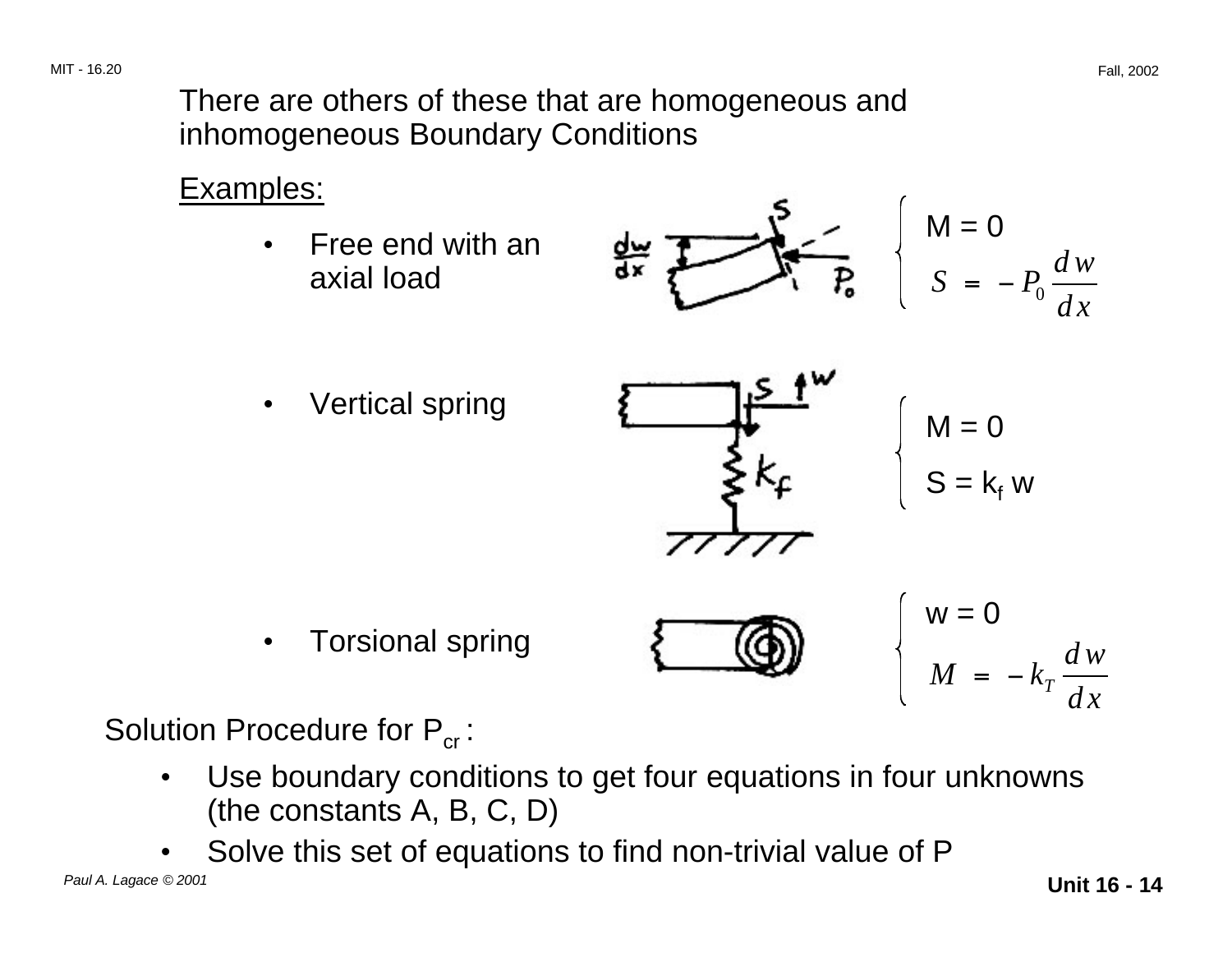$$
\begin{bmatrix} X & X & X & X \\ X & X & X & X \\ X & X & X & X \\ X & X & X & X \end{bmatrix} \begin{bmatrix} A \\ B \\ C \\ D \end{bmatrix} = 0 \quad \text{homogeneous} \\ \text{equation}
$$
\nmatrix

• Set determinant of matrix to zero ( $\Delta = 0$ ) and solve resulting equation.

Will find, for example, that for a clamped-clamped column:

$$
P_{cr} = \frac{4\pi^2 EI}{l^2}
$$
 (need to do solution geometrically)  
with the associated eigenfunction  $\left(1 - \cos \frac{2\pi x}{l}\right)$ 

**Figure 16.9 Representation of clamped-clamped column under end load** 

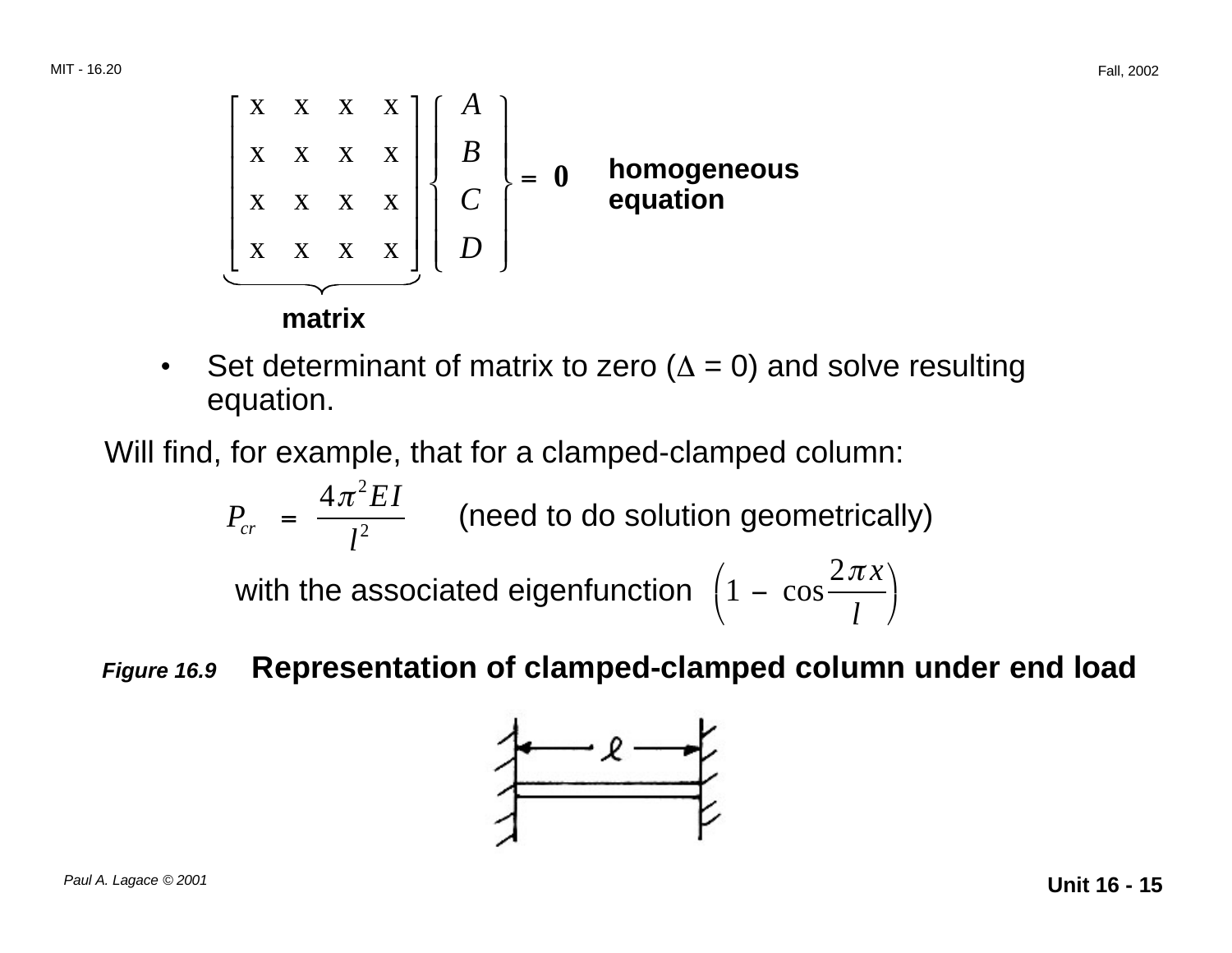#### **Figure 16.10 Representation of buckling mode of clamped-clamped column**



Note terminology:

buckling load = eigenvalue buckling mode = eigenfunction

Notice that this critical load has the same form as that found for the simply-supported column except it is multiplied by a factor of **4** 

Can express the critical buckling load in the generic case as:

$$
P_{cr} = \frac{c\pi^2 EI}{l^2}
$$

where:

 $c =$  coefficient of edge fixity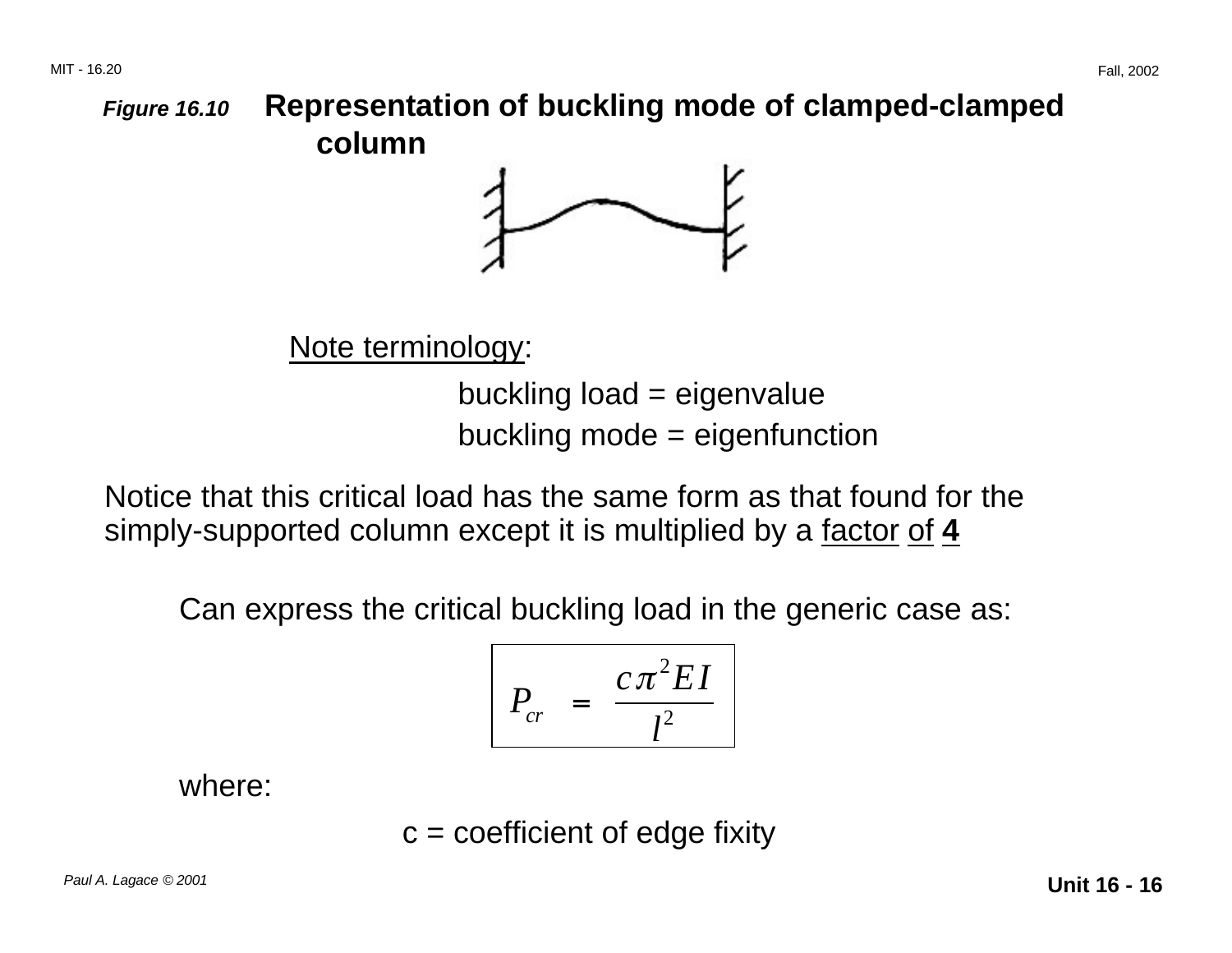

**1 and 4** 

Generally use  $c \approx 2$  for aircraft work with "fixed ends"

- Cannot truly get perfectly clamped end
- Simply-supported is too conservative
- Empirically,  $c = 2$  works well and remains conservative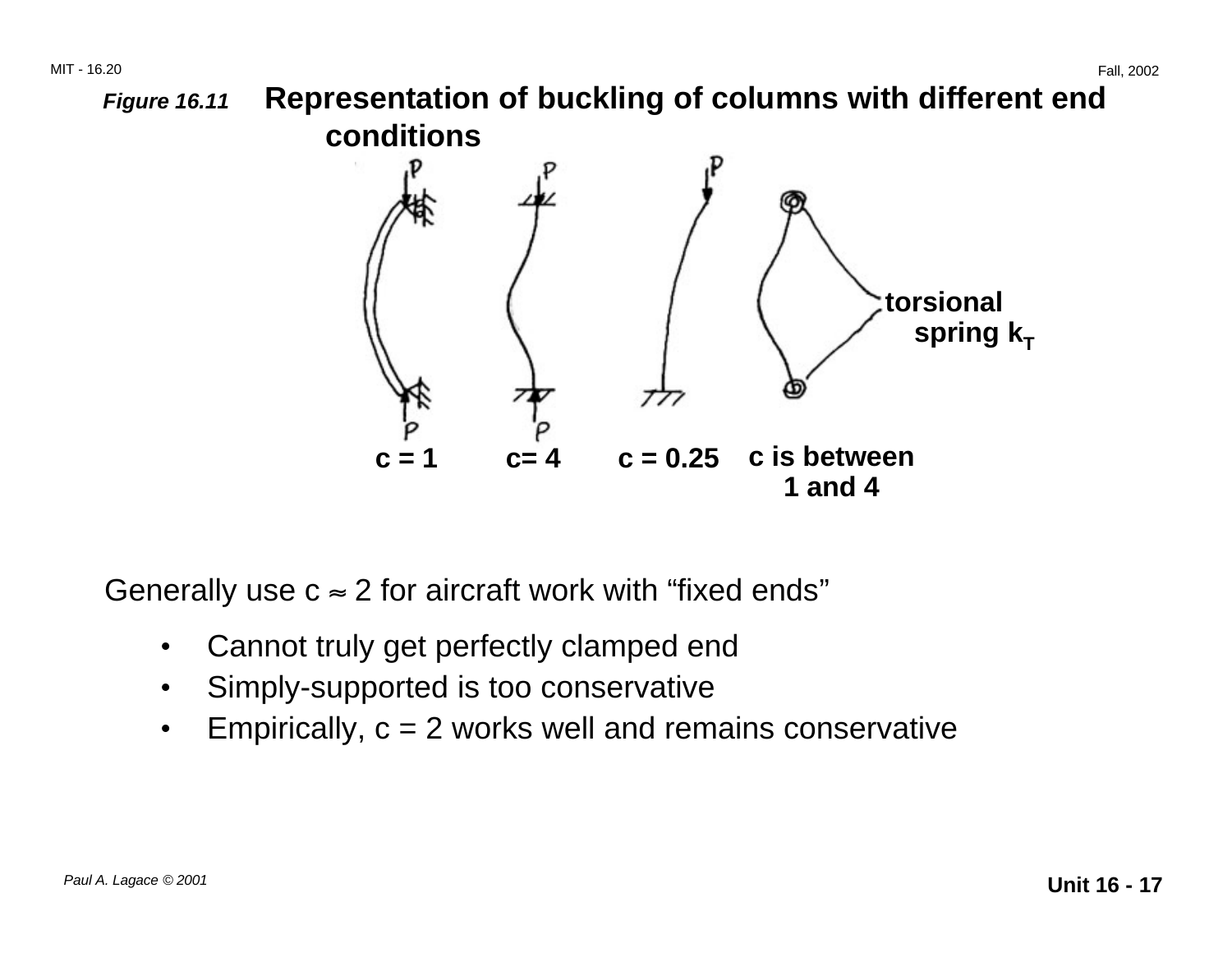MIT - 16.20 Fall, 2002

**Other important parameters:** 

radius of gyration =  $\rho = (I/A)^{1/2}$ slenderness ration =  $L/\rho$ effective length =  $L' = \frac{L}{\sqrt{c}}$ 

**See Rivello** 

#### Considerations for Orthotropic or Composite Beams

If maintain geometrical restrictions of a column ( $\ell \gg$  in-plane directions), only the longitudinal properties, EI, are important. Thus, use techniques developed earlier:

- $E_1$  for orthotropic
- $E_1I^*$  for composite

Note: Consider general cross-section



Buckling could occur in y or z direction (or any direction transverse to x, for that matter).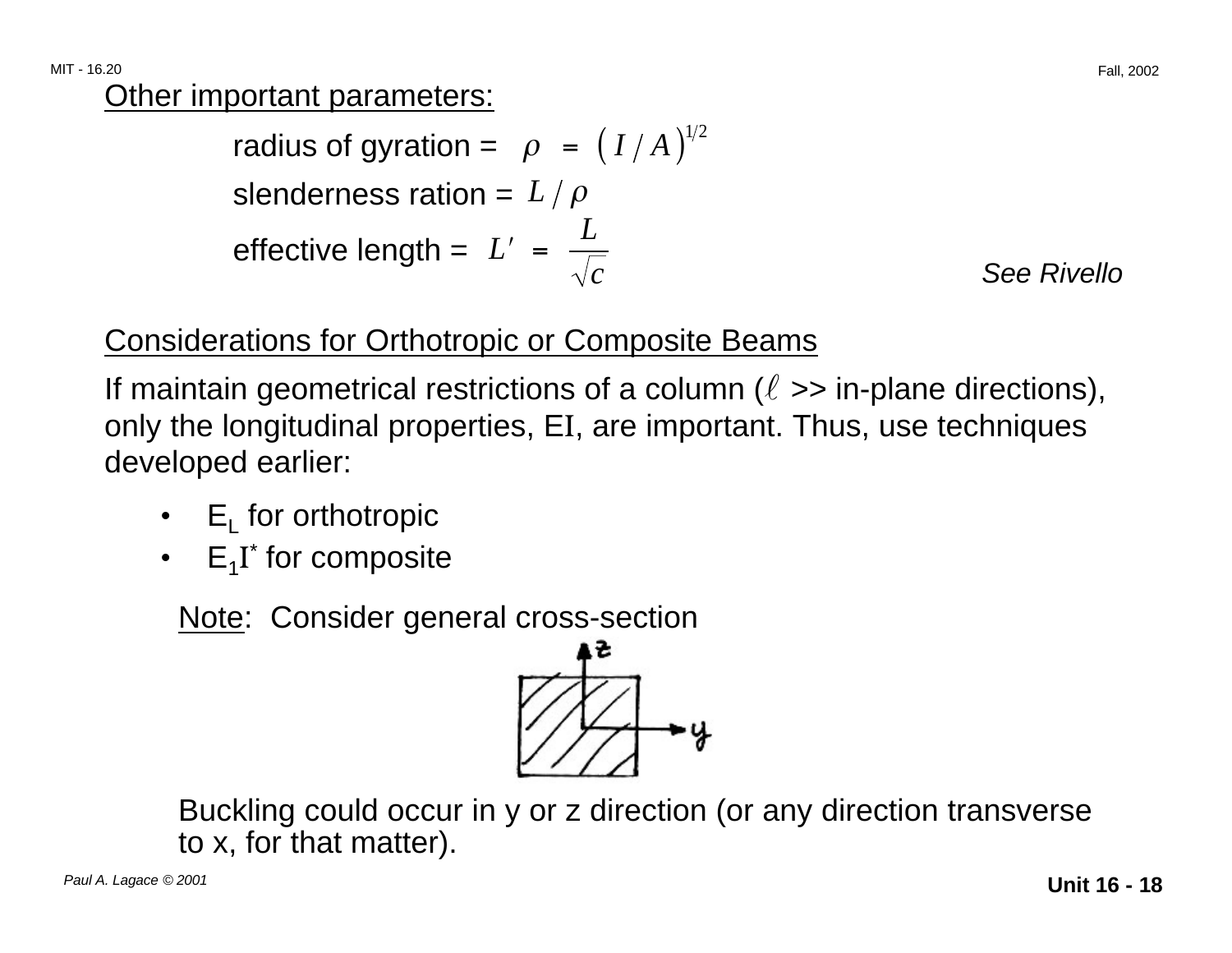--> must evaluate I\* for each direction and see which is less…buckling occurs for the case where I\* is smaller --> anywhere in y-z plane --> use Mohr's circle

> Note: May need to be corrected for shearing effects

> > See Timoshenko and Gere, Theory of Elastic Stability, pp. 132-135

## Effects of Initial Imperfections

**Figure 16.12 Representation of column with initial imperfection** 

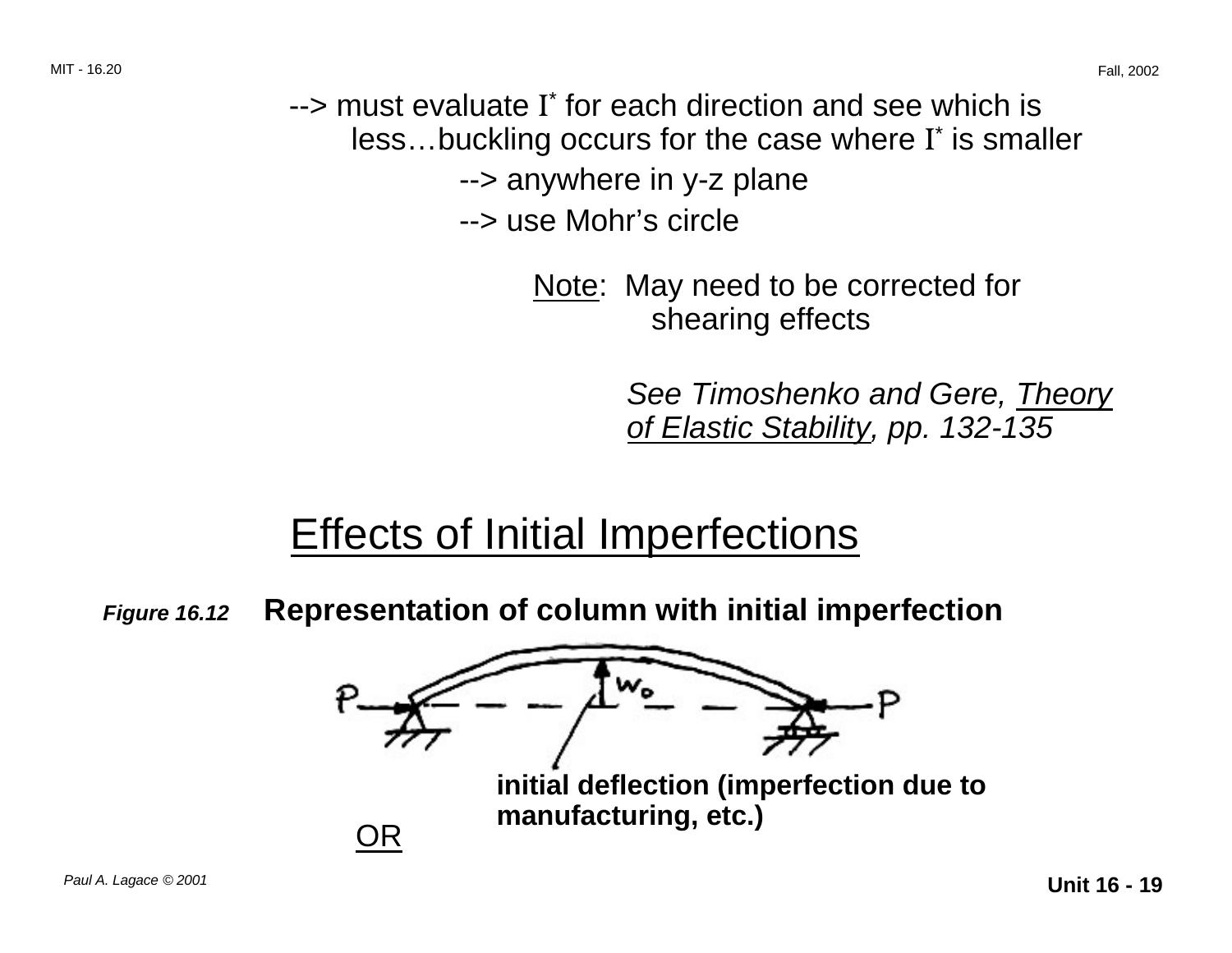

**load not applied along center line of column** 

These two cases are basically handled the same -- a moment is applied in each case

- Case 1 -- due to initial imperfection
- Case 2 -- since load is not applied along axis of column (beam)

Look closely at second case:

**Figure 16.14 Representation of full geometry of simply-supported column loaded eccentrically** 

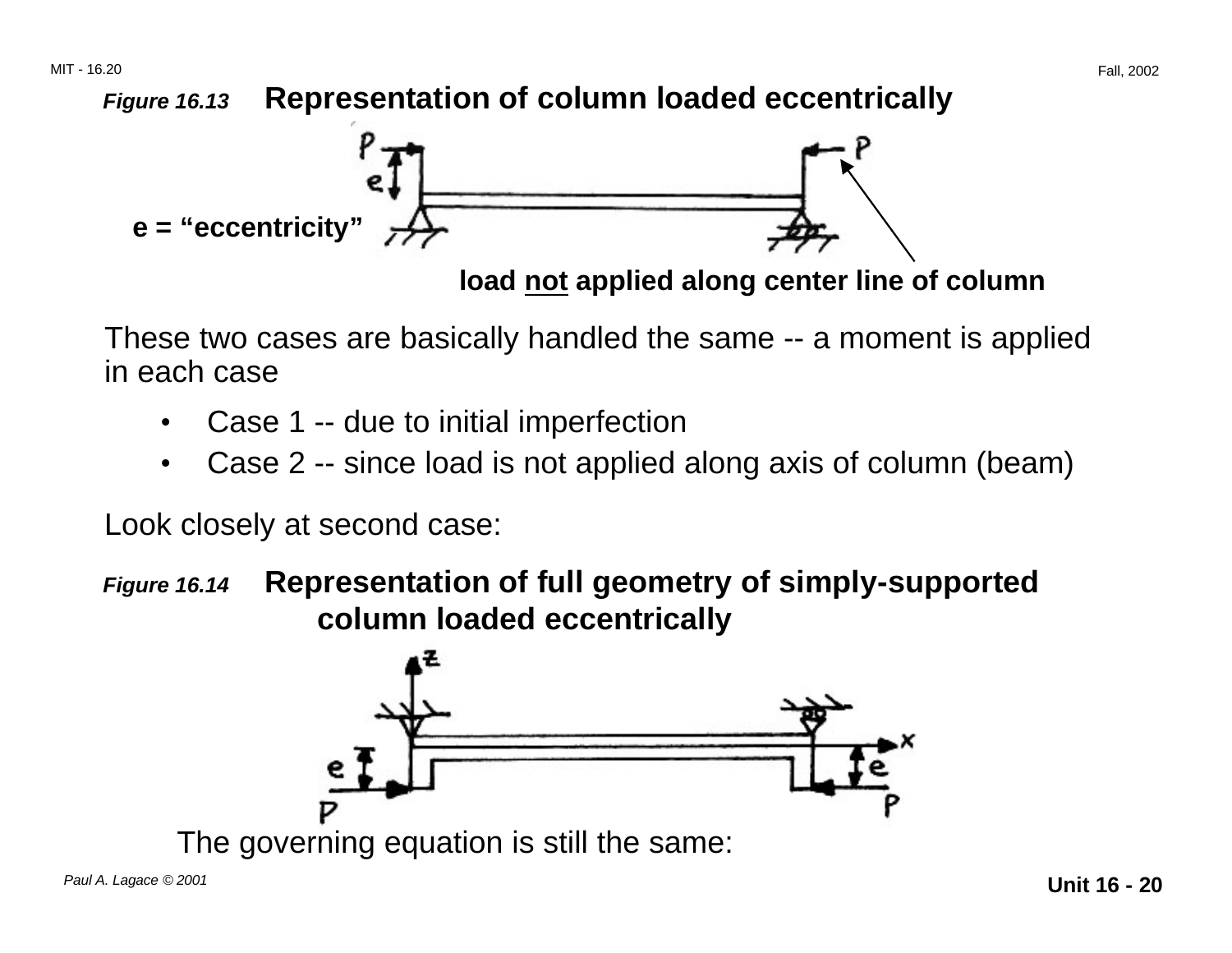$$
EI\frac{d^4w}{dx^4} + P\frac{d^2w}{dx^2} = 0
$$

and thus the basic solution is the same:

$$
w = A \sin \sqrt{\frac{P}{EI}} x + B \cos \sqrt{\frac{P}{EI}} x + C + Dx
$$

What changes are the **Boundary Conditions** 

For the specific case of Figure 16.14:

$$
\begin{aligned}\n\textcircled{a} \times &= 0 \quad \begin{cases} \n\text{w} = 0 & \text{---> B + C = 0} \\
M &= EI \frac{d^2 w}{dx^2} = -Pe \\
\Rightarrow -EI \frac{P}{EI} B = -Pe\n\end{cases} \Rightarrow \quad B = e \\
\textcircled{c} = -e\n\end{aligned}
$$

**Figure 16.15 Representation of end moment for column loaded eccentrically** 

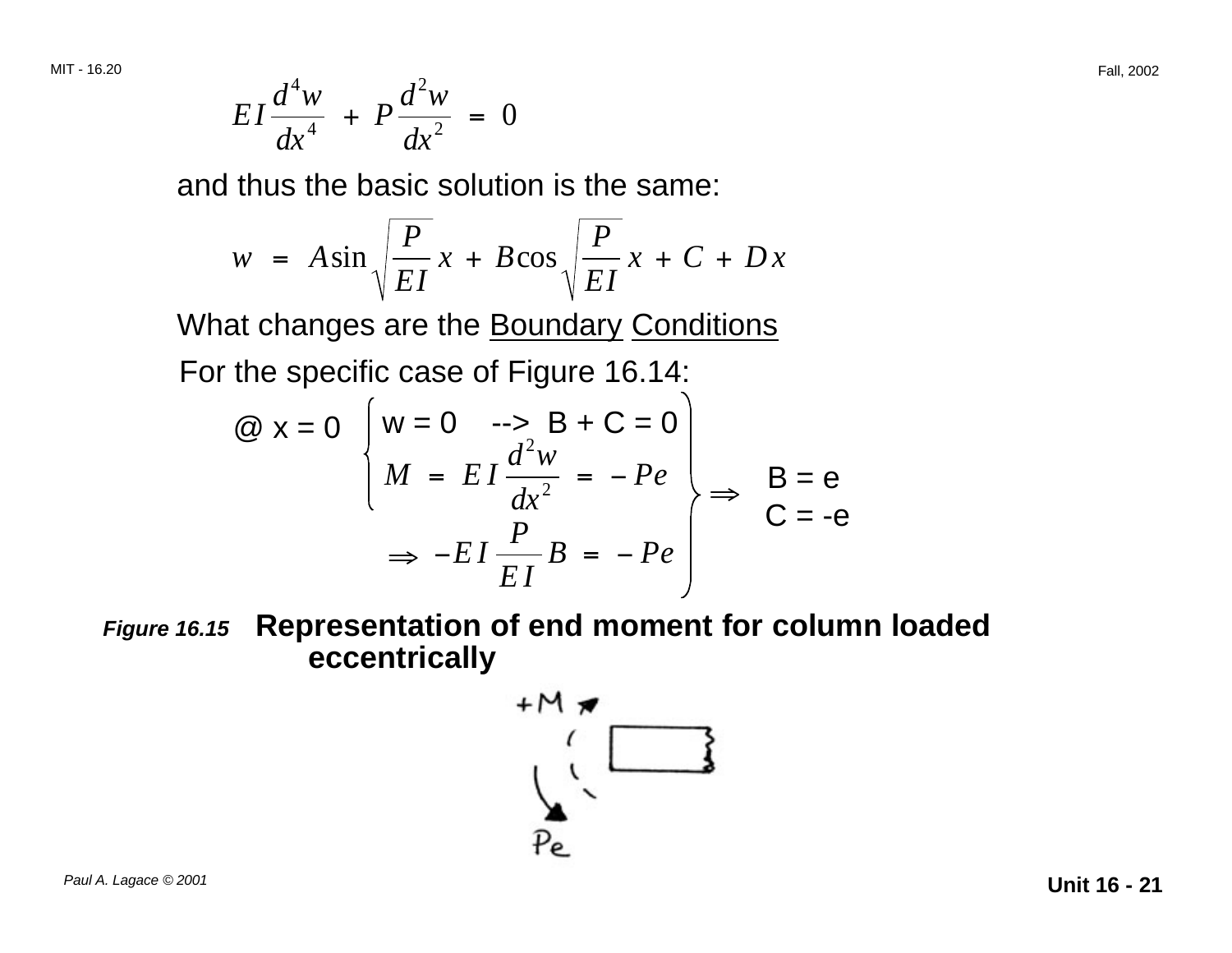$$
\begin{aligned}\n\textcircled{a} \mathbf{x} &= \ell \quad \left( \mathbf{w} = 0 \Rightarrow A \sin \sqrt{\frac{P}{EI}} l + e \cos \sqrt{\frac{P}{EI}} l - e + D l = 0 \\
M &= EI \frac{d^2 w}{dx^2} = -Pe \Rightarrow \\
-EI \frac{P}{EI} A \sin \sqrt{\frac{P}{EI}} l - EI \frac{P}{EI} e \cos \sqrt{\frac{P}{EI}} l = -Pe\n\end{aligned}\n\right]
$$
\nFind:  $D = 0$ \n
$$
\rho = \frac{e \left( 1 - \cos \sqrt{\frac{P}{EI}} l \right)}{1 - \left( \frac{P}{EI}} \right)}
$$

*EI* 

*l* 

Putting this all together, find:

$$
w = e \left\{ \frac{\left(1 - \cos \sqrt{\frac{P}{EI}} l\right)}{\sin \sqrt{\frac{P}{EI}} l} \sin \sqrt{\frac{P}{EI}} x + \cos \sqrt{\frac{P}{EI}} x - 1 \right\}
$$

*EI* 

 $\sin \left| \frac{P}{P}\right|$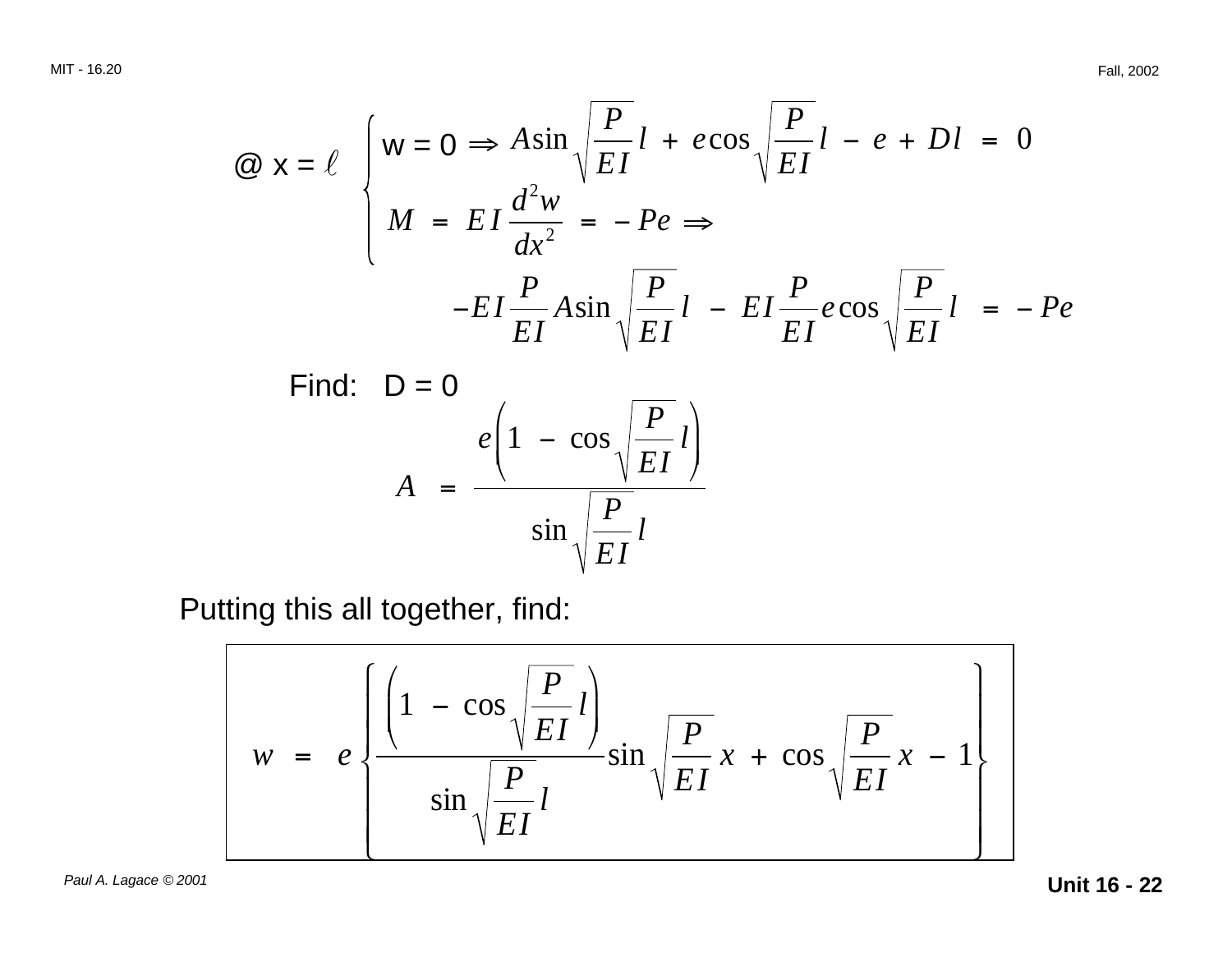Deflection is generally finite (this is not an eigenvalue problem).

However, as P approaches  $P_{cr} = \frac{\pi^2 EI}{l^2}$ , w again becomes unbounded (w -->  $\infty$ )

**Figure 16.16 Load-deflection response for various levels of eccentricity of end-loaded column** 



 $\rightarrow$  Nondimensional problem via e/ $\ell$ 

So, w approaches perfect case as P approaches  $P_{cr}$ . But, as  $e/\ell$  increases, behavior is less like perfect case.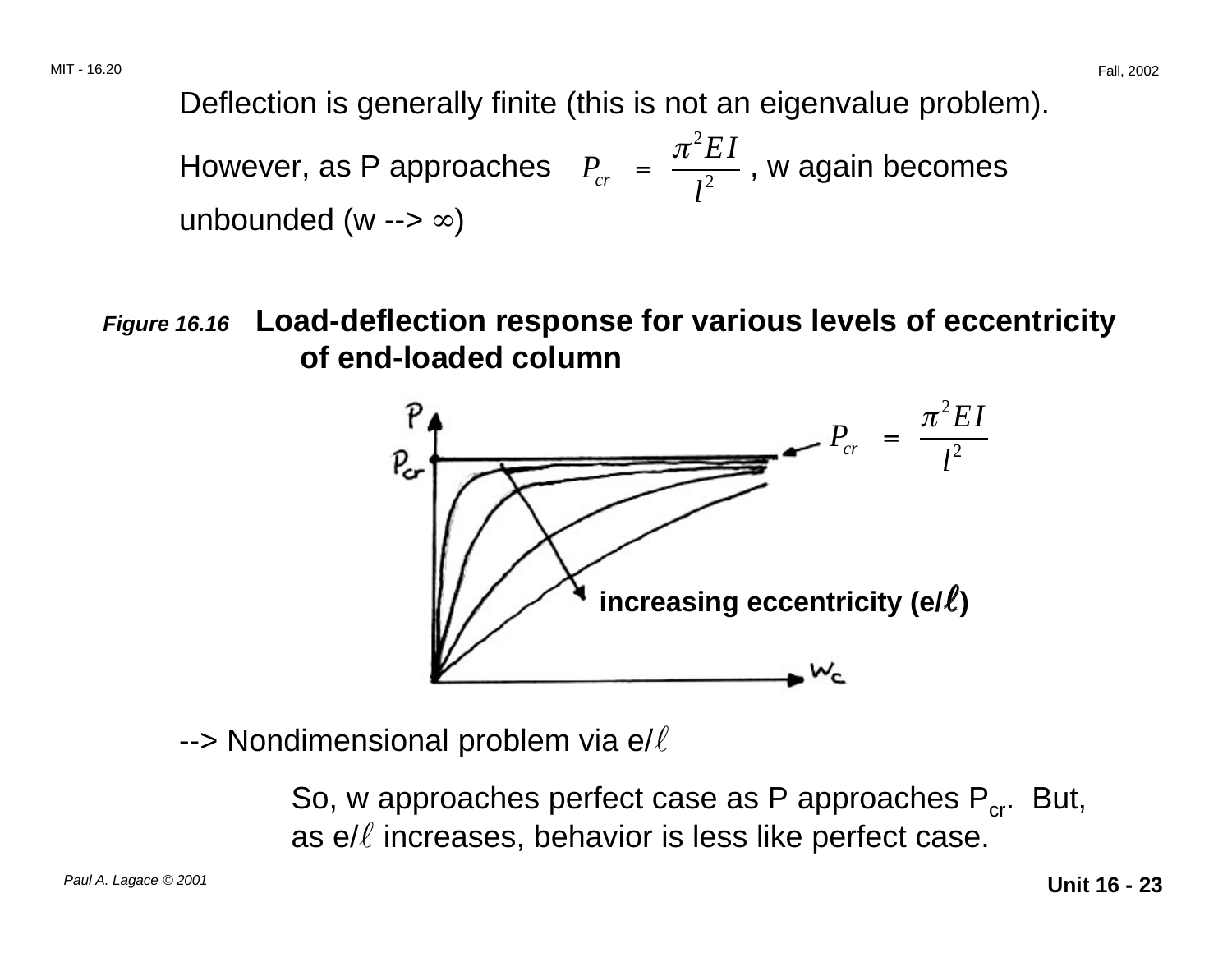#### Bending Moment now:

$$
M = EI \frac{d^2 w}{dx^2} = -eP \left\{ \frac{\left(1 - \cos \sqrt{\frac{P}{EI}} l\right)}{\sin \sqrt{\frac{P}{EI}} l} \sin \sqrt{\frac{P}{EI}} x + \cos \sqrt{\frac{P}{EI}} x \right\}
$$

As P goes to zero, M --> -eP

This is known as the primary bending moment (i.e., the bending moment due to axial loading)

Also note that as 
$$
\sqrt{\frac{P}{EI}}
$$
  $l \rightarrow \pi$  (P  $\rightarrow$  P<sub>cr</sub>), M  $\rightarrow \infty$ 

(This is due to the fact that there is an instability as w  $\rightarrow \infty$ . This cannot happen in real life)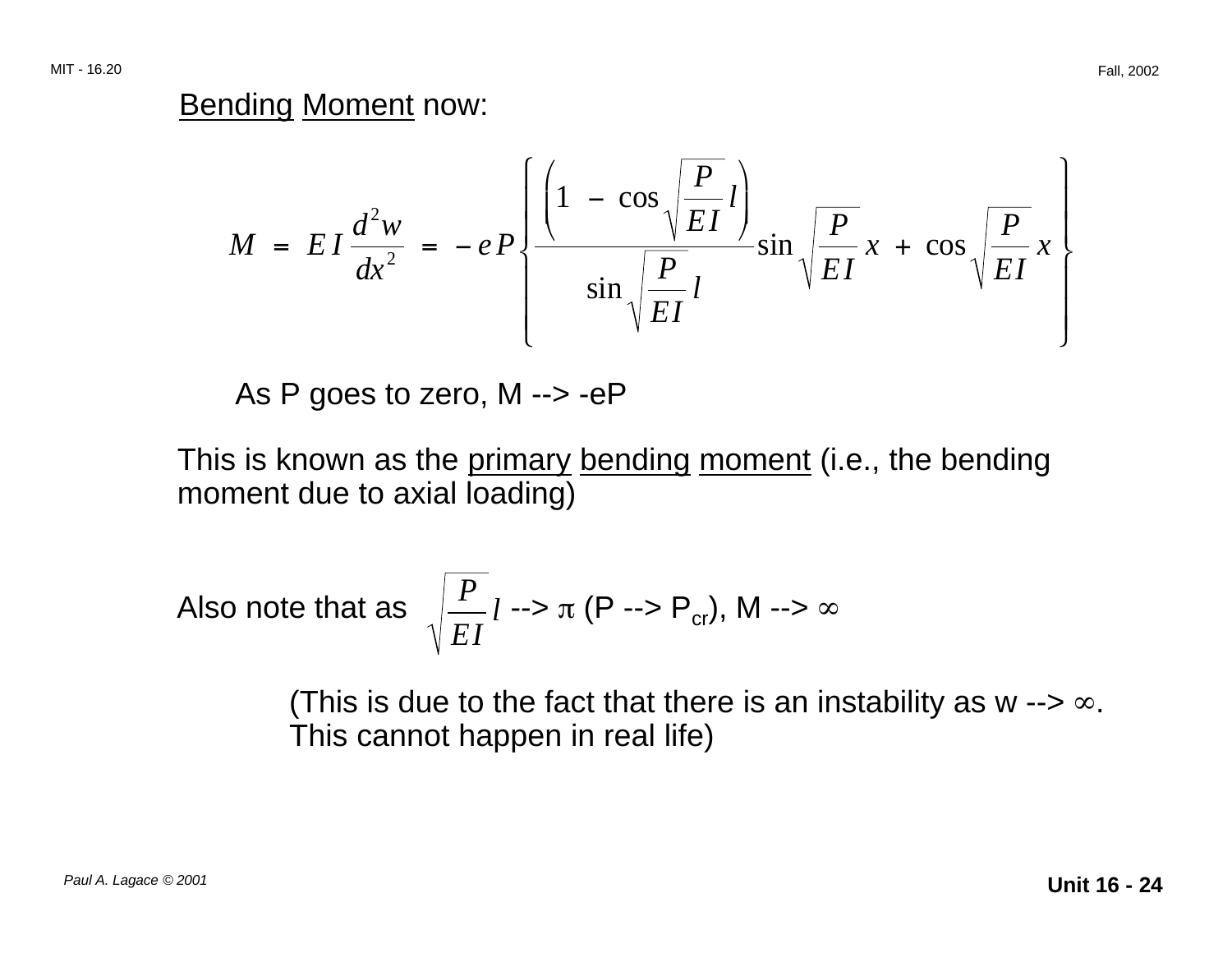**Figure 16.17 Moment-load response for eccentrically loaded column**